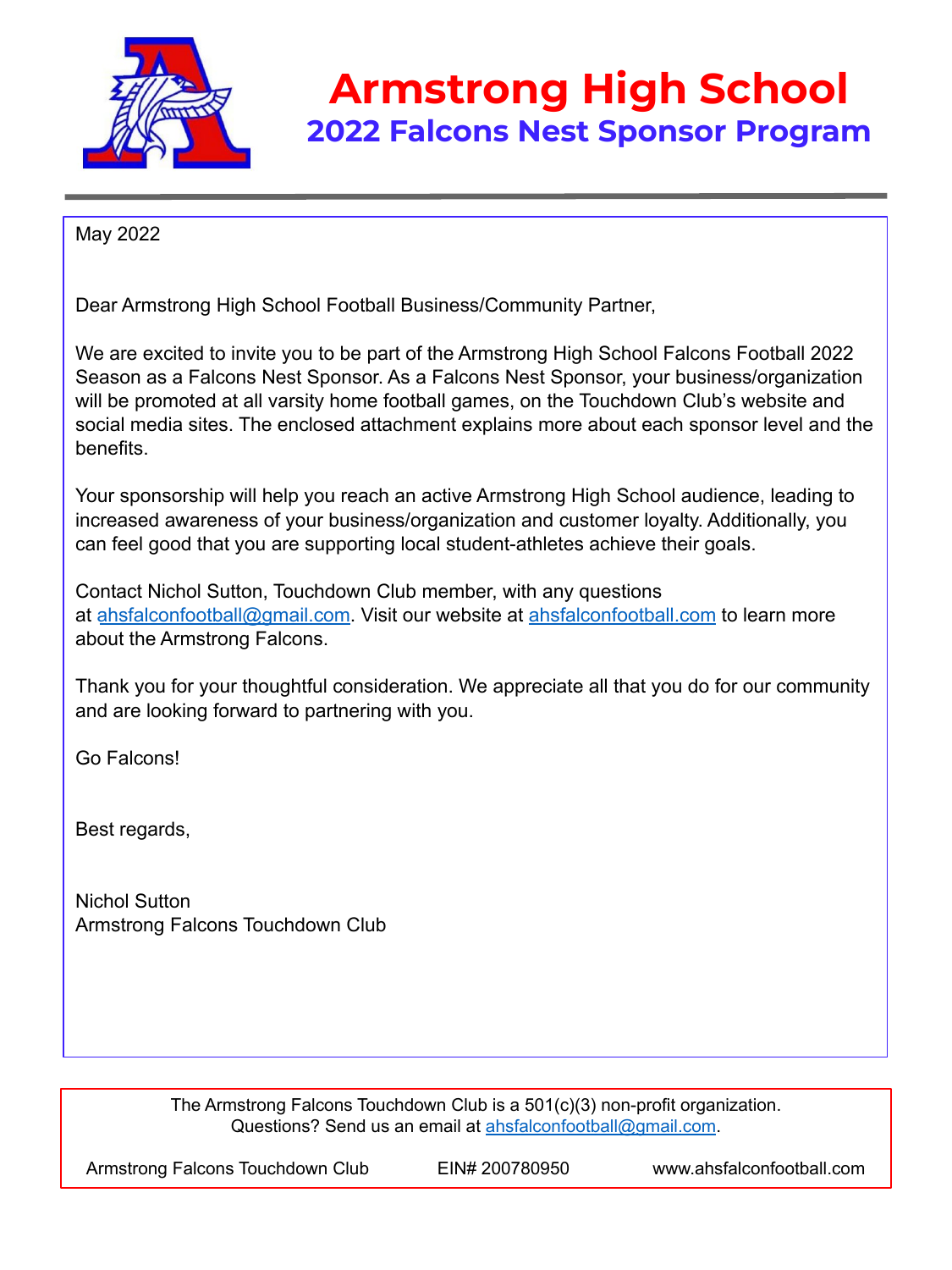

# **Armstrong High School 2022 Falcons Nest Sponsor Program**

#### **Stand out from the crowd – become a Falcons Nest Sponsor!**

- $\mathcal V$  Support student-athletes in your community
- $\mathcal V$  Promote your brand in a positive and exciting setting
- $\checkmark$  Increase brand awareness and customer loyalty with Armstrong High School families and community members

| 2022 Falcons Football Sponsorship Benefits & Levels<br>(July 1, 2022 - June 30, 2023)     |                                |                      |                                   |                        |
|-------------------------------------------------------------------------------------------|--------------------------------|----------------------|-----------------------------------|------------------------|
| <b>Sponsor Benefits</b>                                                                   | <b>Falcon Pride</b><br>\$1,000 | <b>Gold</b><br>\$500 | <b>Silver</b><br>\$250            | <b>Bronze</b><br>\$100 |
| Promotion on website (with<br>link to business website)                                   | ✔<br>(with logo)               | ✓<br>(with logo)     | ✔<br>(name only)                  | V<br>(name only)       |
| Promotion on social media<br>sites, including Facebook,<br>Twitter and Instagram          |                                |                      |                                   |                        |
| Recognition in monthly<br>meeting reminder email<br>sent to all Touchdown Club<br>members |                                |                      |                                   |                        |
| Recognition at all games<br>via mobile friendly roster                                    | ✔<br>(with logo)               | ✔<br>(with logo)     | $\boldsymbol{\nu}$<br>(name only) |                        |
| Recognition at all home<br>games via game announcer                                       | ✓                              | V                    | $\boldsymbol{\nu}$                |                        |
| Vinyl decal to proudly<br>display in business window                                      |                                | ✔                    |                                   |                        |
| Recognition at home games<br>via electronic scoreboard                                    |                                |                      |                                   |                        |

The Armstrong Falcons Touchdown Club is a 501(c)(3) non-profit organization. Questions? Send us an email at ahsfalconfootball@gmail.com.

Armstrong Falcons Touchdown Club EIN# 200780950 www.ahsfalconfootball.com